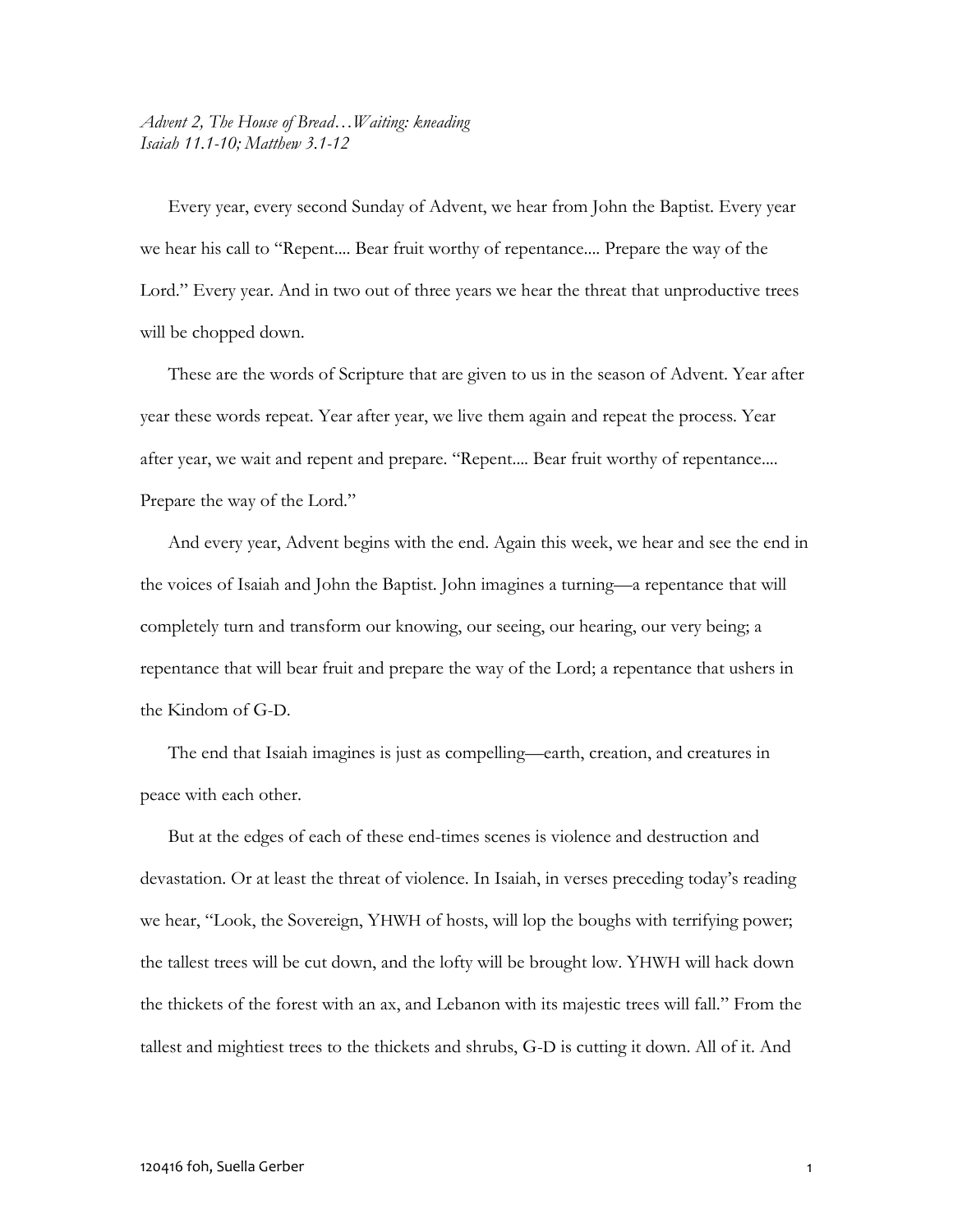into this wilderness of destruction and death we hear the unexpected news that, "A shoot shall come out from the stump of Jesse, and an offshoot shall bear fruit out of his roots."

There is life! With YHWH, the Living G-D, there is always life! Life *always* follows the destruction of that which is not longer life-giving. The breath of the Living G-D is always blowing, breathing new life in barren and fruitless places, breathing resurrection where there was death. In Isaiah, what were once ancient and weary trees and forests are now wilderness and wasteland. And the Spirit of G-D is blowing, always breathing Life.

It's the same process with bread dough. The breadmaker makes the dough by mixing the leavening with water and flour and salt. She adds flour, at first stirring it into the dough. But when the dough is too stiff she puts aside the spoon and uses her hands, pressing and incorporating the flour into the dough, kneading the dough, pushing it, pulling, folding. She keeps adding flour, keeps kneading, pressing, pushing, folding the dough, again and again, working it, hard, until the gluten is released and the dough is elastic, ready to rest, ready to rise. Then she covers the dough—this dough that has been vigorously and relentlessly punched and beaten, kneaded and folded—and puts it in a dark, cool place. The cooler and darker the place, the slower the rise, the better the taste and texture of the end. And after hours of rising, when the dough is full of life, full of air, fat and round, the breadbaker dusts her hands with flour, curls her hands into fists, and sinks them deep into the dough. Once again kneading, pushing, pressing, folding. Kneading until all the air, all the breath has been punched out of the dough.

John the Baptist is calling us to this process of kneading, of *being* kneaded. We aren't the Breadbaker, G-D is. Being kneaded by the Holy Baker will result in the repentance—the turning and transformation that John is preaching. In Isaiah's vision, we see the end product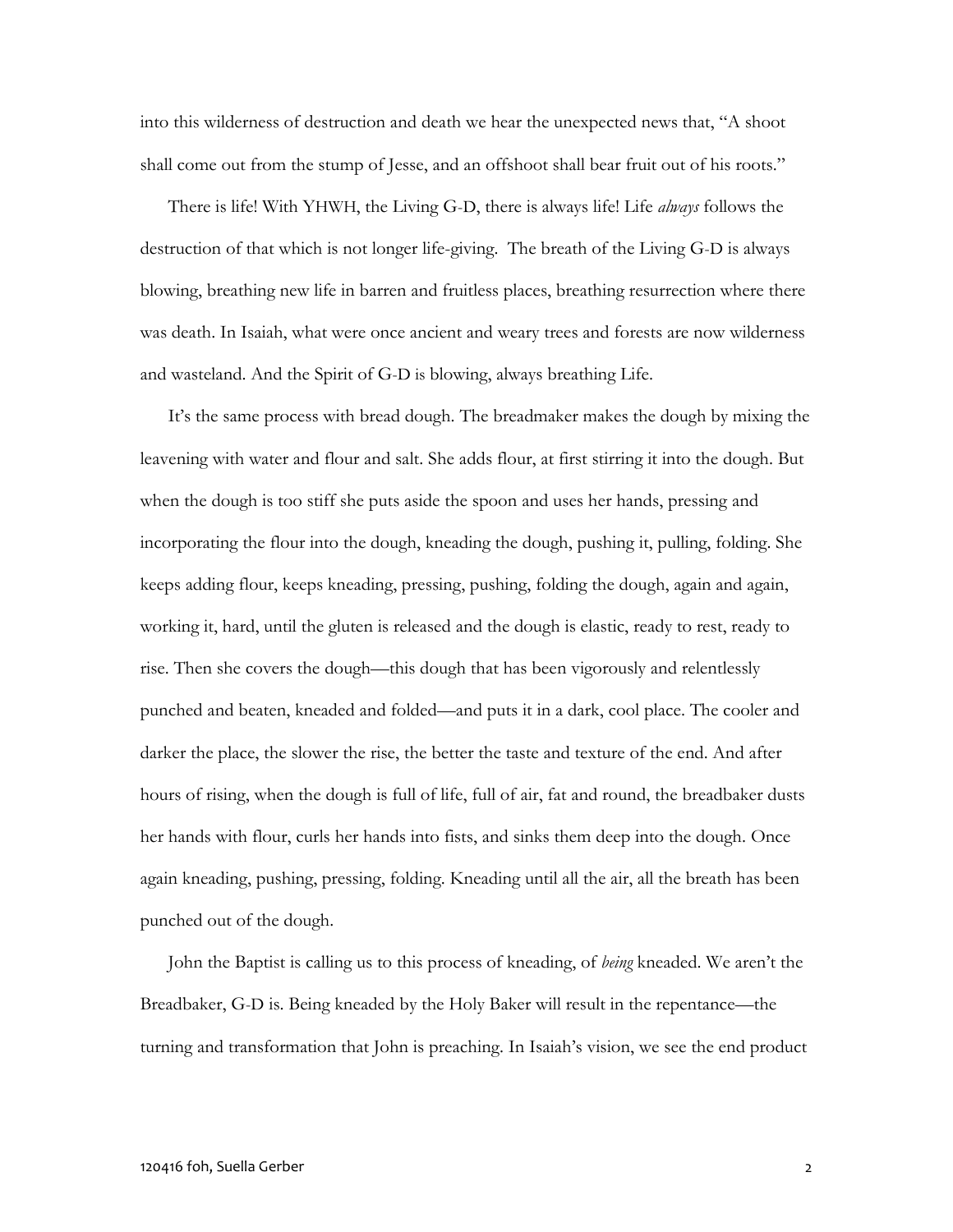of repentance, of a people having been kneaded. John sees Isaiah's vision and he's urgent in his call to make the end a reality in the present, on earth as in heaven.

We tend to think of repentance as confession: that we *repent* by naming our sins and saying we're sorry. And that we intend to do better next time. That's certainly part of repentance. But John's call every year, year after year, is so much more than an admission of wrongdoing and sin. The urgent repentance that John keeps pointing us to takes a lot longer and is much harder than a simple confession. Repentance is about turning and transformation; it's about being changed from the inside out. It's about having our seeing and our hearing, our understanding—and our *being* itself—turned around. Repentance is being *kneaded* by life, kneaded by the hands of G-D, our heavenly Breadbaker. We can be sure that we're in full repentance when everything we thought we knew and understood is being pushed and pulled and folded upside down and inside out…and discovering in the midst of it all…a new, G-D-given capacity to love. Repentance is being punched and squeezed by life...and noticing that everywhere you look, there is beauty. Repentance is being in cold, dark places…and feeling the warmth of G-D's Spirit rising up within you.

This is the process of being kneaded. Kneading isn't punishment. In life, we will be punched down…punched so hard and so persistently that we lose our breath. An instinctive response to being beaten and pressed by hard things is to see ourselves as victims—victims of others, victims of life. Being punched down by circumstances can make us afraid—afraid to trust, afraid to love, afraid to laugh. Experiencing the pain and suffocation of life poking and prodding us can make us want to numb our pain or hide.

But in Isaiah's vision and in John's call, we hear the possibility of experiencing our lives…not as victims and not as punishment…but as invitation to live as G-D is imagining life. Our lives and life on earth.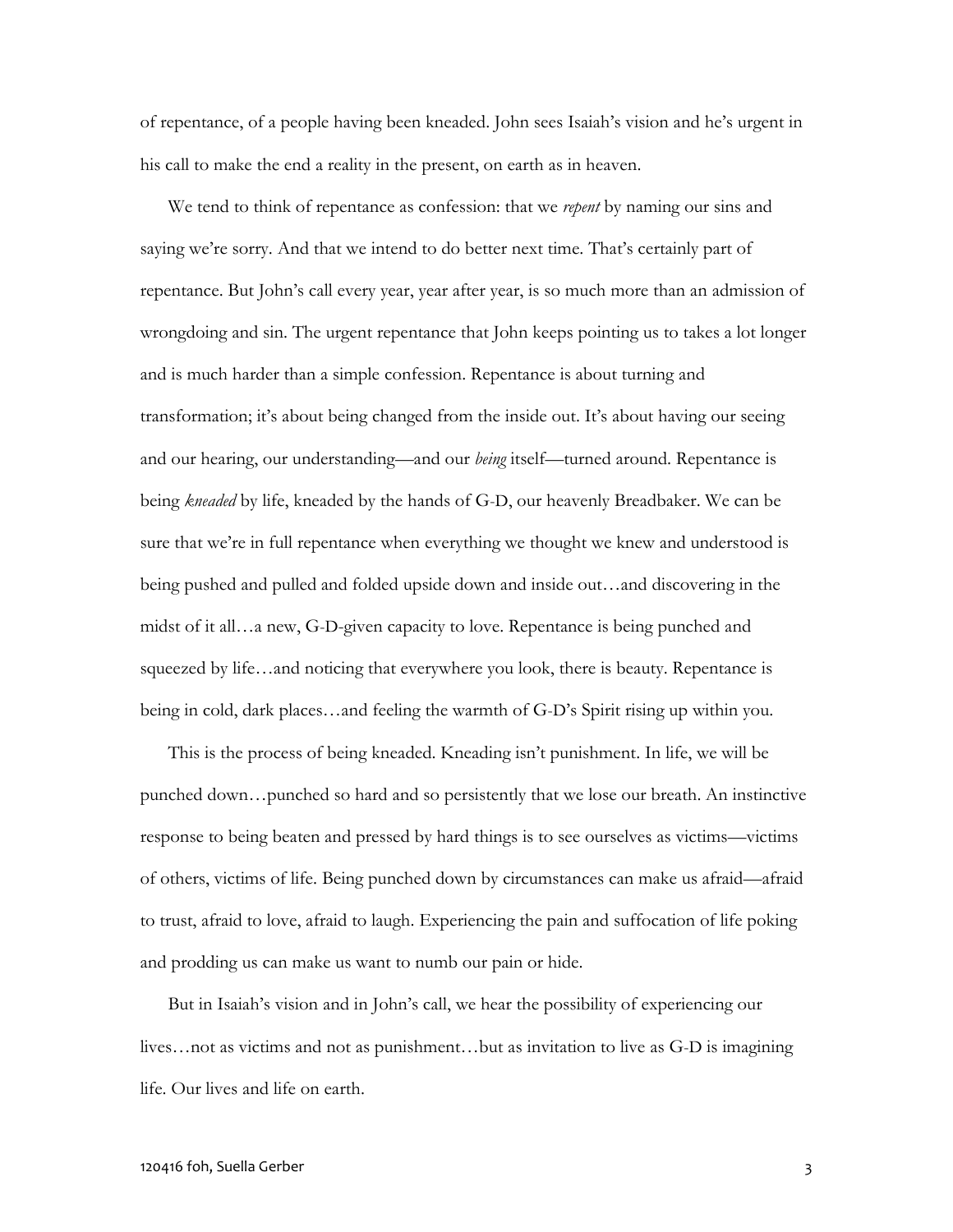In Isaiah, the mighty and towering trees are cut down. And out of their stumps, a new shoot emerges. New, green growth that G-D has brought to life. What has been felled is the illusion that I am powerful and mighty, that in order for me to survive I need to tower above everyone else. In that kind of living I'm so preoccupied with my individual life that I don't have eyes to see all the life around me.

But G-D see *all* life, and *all* life matters—the lowly and vulnerable *and* the mighty and powerful. In G-D's imagination, all bodies, all life is infinitely precious and eternally loved. There is no tree, no body, no life unworthy of G-D's gratuitous love. And trees that are growing in G-D's love *will* produce fruit, abundant and nourishing fruit. And dough that is leavened by the Spirit of G-D and being kneaded by the Hands of G-D *will* produce nourishing, satisfying bread.

Repentance is hard. But when we give ourselves to G-D's hands for felling and kneading, we find ourselves alive in new ways. Rather than a self-centered preoccupation with life, we begin to see an exquisite beauty and aliveness that *we are part of*. We now see and know and experience ourselves as part of the cosmic dough of life! We *are* producing fruit worthy of repentance! Not only are we productive, but in the Hands of our Breakmaker we are also *being* bread. In our repentance…*we are feeding* life, being consumed by life—not in a predatory way—but in a peaceable, generous, and life-sustaining way.

In Isaiah's vision, predator and prey live side by side, at peace. When we live as wolves, out of our own might and power, that vision is impossible. But when we have been kneaded by G-D's hands, it's not only possible, but it's likely! In G-D's Peaceable Kindom, predators no longer have to assert their might and dominance. They know their hunger will be satisfied. And lambs? Those who were victims, living in fear and trying to protect themselves, they discover their G-D-given power and strength. Living in repentance,